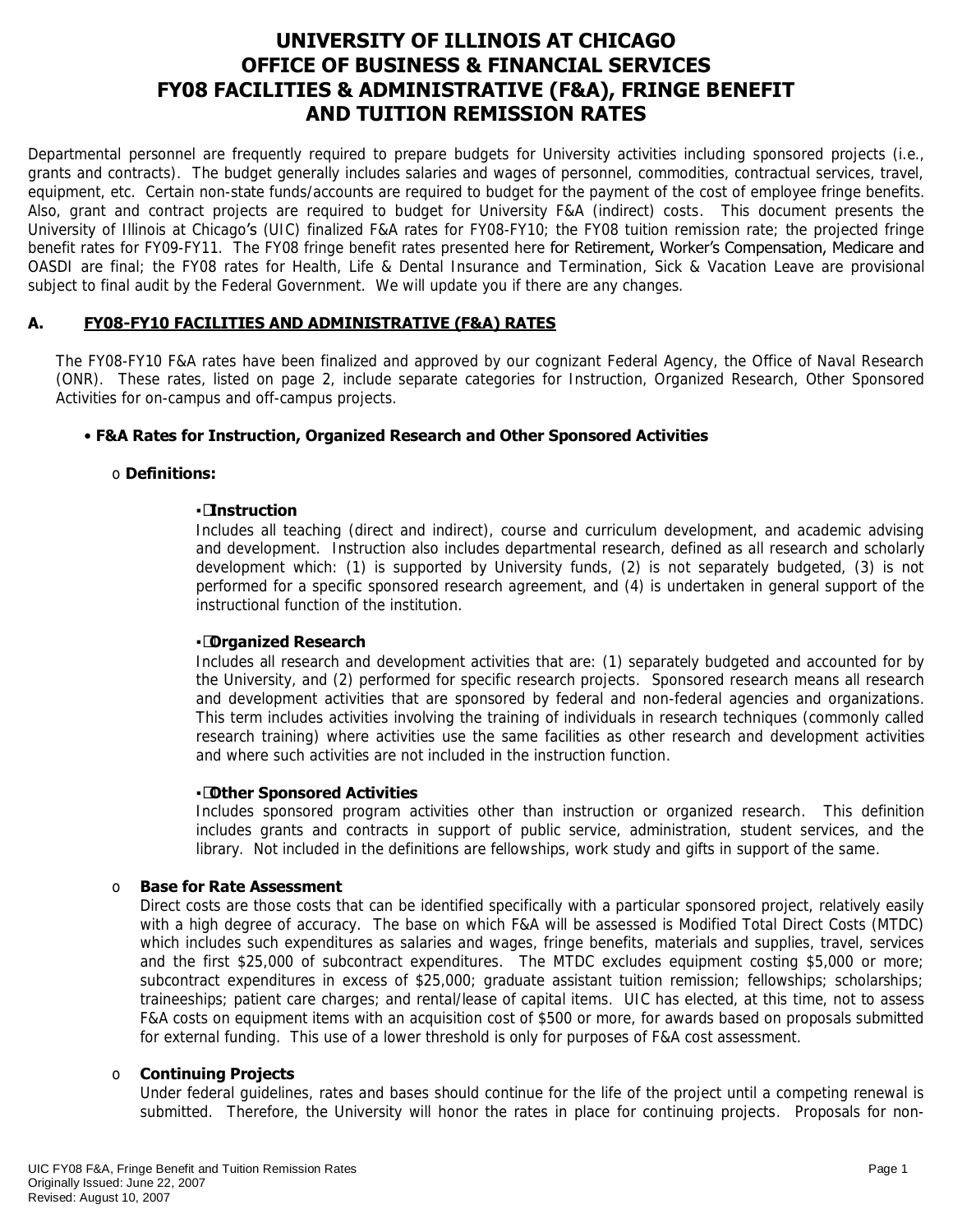competing continuations, incremental funding and budget amendments for previously awarded federal projects should use the rates specified in the original award document.

### Use of On-/Off-Campus Rate

The on-campus rate should be used for proposals where all work is done using University facilities. The On-Campus rate is to be assessed except when a portion of the sponsored agreement is performed at an off-campus site. The criteria for utilization of the off-campus rate consists of all of the following: (a) performance at the offcampus site must be on a continuous basis; intermittent performance is not sufficient; (b) the University personnel working or engaged on the project must be physically located at an off-campus site; and (c) the offcampus performance must be of sufficient duration; normally a full semester, summer term or period of performance of the sponsored agreement. The off-campus rate will be used for the off-campus portion of the work on a sponsored agreement.

Off-campus costs may include costs incurred at the off-campus site for salaries, related benefits, supplies, utility costs, rent, local travel and other similar costs, which are treated as direct. Travel to and from an off-campus site is considered an off-campus cost.

#### • **F&A Rates for Clinical Drug Trials**

#### o **Definition:**

These include studies performed for private sponsors which involve human subjects in drug protocols.

#### o **Base for Rate Assessment**

The base for rate assessment is total direct costs. Total direct costs include all costs charged to a sponsored program account, excluding indirect costs, costs of education allowance and administrative allowances.

| <b>CHICAGO CAMPUS</b><br><b>FACILITIES AND ADMINISTRATIVE (F&amp;A) RATES</b>                                                                                                                                                                                                         |                  |                       |  |  |  |
|---------------------------------------------------------------------------------------------------------------------------------------------------------------------------------------------------------------------------------------------------------------------------------------|------------------|-----------------------|--|--|--|
| FY08-FY10 FACILITIES AND ADMINISTRATIVE (F&A) RATES                                                                                                                                                                                                                                   | <b>ON-CAMPUS</b> | OFF-<br><b>CAMPUS</b> |  |  |  |
| Instruction                                                                                                                                                                                                                                                                           | 40.4%            | 26.0%                 |  |  |  |
| Organized Research                                                                                                                                                                                                                                                                    | 57.0%            | 26.0%                 |  |  |  |
| Other Sponsored Activities                                                                                                                                                                                                                                                            | 37.1%            | 26.0%                 |  |  |  |
| Base is Modified Total Direct Costs (MTDC) which excludes equipment costing \$500 or more, subcontract expenditures in<br>excess of \$25,000, graduate assistant tuition remission fellowships, scholarships, traineeships, patient care charges and<br>rental/lease of capital items |                  |                       |  |  |  |
| <b>CLINICAL DRUG TRIALS F&amp;A RATE</b>                                                                                                                                                                                                                                              | 25.0%            | 25.0%                 |  |  |  |
| This rate was established during FY1994 for non-federally funded clinical drug studies and is applied to Total Direct Costs (TDC).                                                                                                                                                    |                  |                       |  |  |  |

## **B. FY08 GRADUATE ASSISTANT TUITION REMISSION RATE**

**Effective with the beginning of the Fall 2007 semester (August 27, 2007), the Fiscal Year 2008 tuition remission rate will increase from 37% to 42%.** Salaries of graduate assistants with tuition and fee waivers are the base for the assessment of the tuition remission rate.

### **C. FY08 FRINGE BENEFITS RATES**

The amount charged to certain non state funds/accounts for employee fringe benefits is based on several employee fringe benefit factors. These employee fringe benefit factors include the classification of employee, employee hire date, employee retirement options, and the enrollment status of student employees. Fringe benefit rates are updated annually and audited and approved by the Federal government near the beginning of each fiscal year. Unlike facilities and administrative cost rates, changes in fringe benefit rates are assessed immediately when they become effective, even if the budgeted rates are different. The UIC FY08 Fringe Benefit rates included in the table on page 3 were effective July 2007 (BW 15 and MN 8 pay periods). The retirement, worker's compensation, Medicare and OASDI rates are final. The health, life & dental insurance and termination, sick & vacation leave rates will be finalized after the Federal audit is completed. We will update you if there are any changes.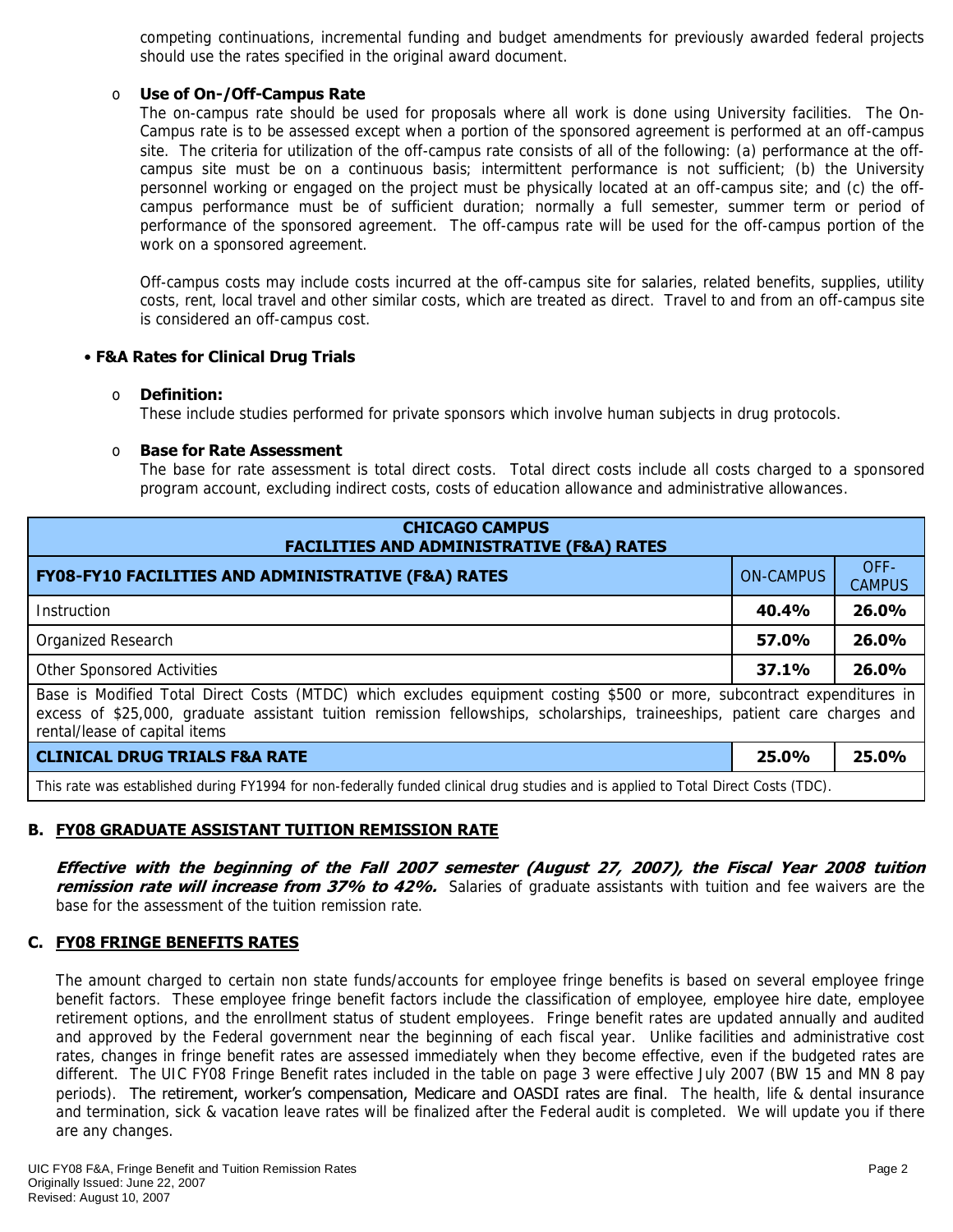| <b>CHICAGO CAMPUS</b><br><b>FY08 FRINGE BENEFIT RATES</b><br>Rates for Retirement, Worker's Compensation, Medicare and OASDI are final. Health, Life & Dental Insurance and<br>Termination, Sick & Vacation Leave are provisional subject to final audit by the Federal Government. |                                  |                                      |                                                                        |                                                          |                                                              |                                                                         |                         |
|-------------------------------------------------------------------------------------------------------------------------------------------------------------------------------------------------------------------------------------------------------------------------------------|----------------------------------|--------------------------------------|------------------------------------------------------------------------|----------------------------------------------------------|--------------------------------------------------------------|-------------------------------------------------------------------------|-------------------------|
| <b>Appointment</b>                                                                                                                                                                                                                                                                  | Total<br><b>Benefits</b><br>Rate | $1^{\star}$<br>Retirement<br>(Final) | Health, Life<br>& Dental<br>$2^*$<br><i>Insurance</i><br>(Provisional) | <b>Workers</b><br>$3^{\star}$<br>Compensation<br>(Final) | Termination.<br>Sick &<br>Vacation<br>Leave<br>(Provisional) | Medicare<br>for<br><b>Employees</b><br>hired after<br>4/1/86<br>(Final) | <b>OASDI</b><br>(Final) |
| Academic or non-academic and<br>continuous at 50% or more                                                                                                                                                                                                                           | 34.19%                           | 10.75%                               | 20.60%                                                                 | 0.03%                                                    | 1.36%                                                        | 1.45%                                                                   |                         |
| Academic or non-academic and<br>non-continuous at 50% or more                                                                                                                                                                                                                       | 28.28%                           |                                      | 20.60%                                                                 | 0.03%                                                    |                                                              | 1.45%                                                                   | 6.20%                   |
| Academic or non-academic and<br>continuous at less than 50%                                                                                                                                                                                                                         | 13.59%                           | 10.75%                               |                                                                        | 0.03%                                                    | 1.36%                                                        | 1.45%                                                                   |                         |
| Academic or non-academic and<br>$4^*$<br>non-continuous at less than 50%                                                                                                                                                                                                            | 7.68%                            |                                      |                                                                        | 0.03%                                                    |                                                              | 1.45%                                                                   | 6.20%                   |
| Graduate assistants<br>(Grant Funds Only)                                                                                                                                                                                                                                           | 2.33%                            |                                      | 2.30%                                                                  | 0.03%                                                    |                                                              |                                                                         |                         |
| Students registered for six or more<br>hours in the fall or spring<br>(3 or more hours in the summer)                                                                                                                                                                               | 0.03%                            |                                      |                                                                        | 0.03%                                                    |                                                              |                                                                         |                         |
| Students registered for less than<br>six hours in the fall or spring<br>(less than 3 hours in the summer)                                                                                                                                                                           | 7.68%                            |                                      |                                                                        | 0.03%                                                    |                                                              | 1.45%                                                                   | 6.20%                   |
| <b>Hospital Residents</b>                                                                                                                                                                                                                                                           | 32.80%                           | 10.75%                               | 20.60%                                                                 |                                                          |                                                              | 1.45%                                                                   |                         |
| Extra Help Employees                                                                                                                                                                                                                                                                | 7.68%                            |                                      |                                                                        | 0.03%                                                    |                                                              | 1.45%                                                                   | 6.20%                   |

This chart includes a Medicare charge for employees hired after 4/1/86. There are no Medicare charges for employees hired before that date. 1\* For employees who have elected the self-managed plan, the actual rate of 7.6% will be charged.

2\* The graduate assistant health, dental & vision benefit rate resulting from the GEO contract will be charged to grant funds effective FY08.

3\* For Auxiliary Services, the Worker's Compensation rate is 0.65%.

4\* A continuous appointment is an appointment for a period of four continuous months or one academic term, whichever is less.

# **D. FY09-FY11 PROJECTED FRINGE BENEFITS RATES**

We are publishing projected fringe benefit rates for faculty to use in their grant proposals. While the projected rates may not precisely equal the actual rates in a given year, it will certainly result in far less reallocation than if the proposal reflected a constant fringe benefit rate for the entire grant period. The projected FY09-FY11 fringe benefit rates for academic employees including graduate assistants and non-academic employees are presented in a chart on the following page: